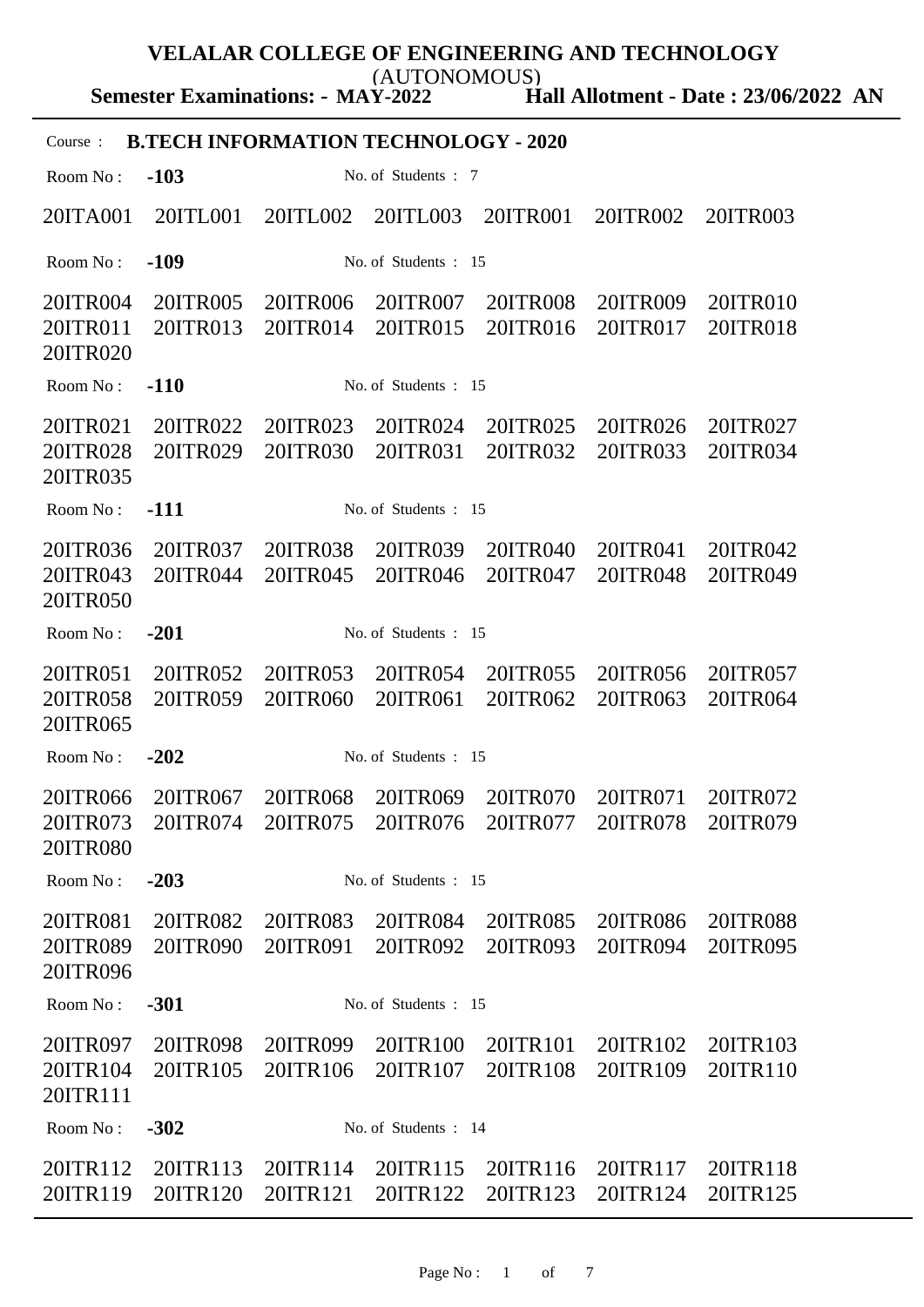(AUTONOMOUS)

**Semester Examinations: - MAY-2022**

**Hall Allotment - Date : 23/06/2022 AN**

### Course : **BE BIOMEDICAL ENGINEERING - 2020**

Room No : **-201** No. of Students : 13 20BMR001 20BMR002 20BMR003 20BMR004 20BMR005 20BMR006 20BMR007 20BMR008 20BMR009 20BMR010 20BMR011 20BMR012 20BMR013 Room No : **-202** No. of Students : 15 20BMR014 20BMR015 20BMR016 20BMR017 20BMR018 20BMR019 20BMR020 20BMR021 20BMR022 20BMR023 20BMR024 20BMR025 20BMR026 20BMR027 20BMR028 Room No : **-203** No. of Students : 15 20BMR029 20BMR030 20BMR031 20BMR032 20BMR033 20BMR034 20BMR035 20BMR036 20BMR037 20BMR038 20BMR039 20BMR040 20BMR041 20BMR042 20BMR043 Room No : **-301** No. of Students : 15 20BMR044 20BMR045 20BMR046 20BMR047 20BMR048 20BMR050 20BMR051 20BMR052 20BMR053 20BMR054 20BMR055 20BMR056 20BMR057 20BMR058 20BMR059 Room No : **-302** No. of Students : 15 20BMR060 20BMR061 20BMR062 20BMR063 20BMR064 20BMR065 20BMR066 20BMR067 20BMR068 20BMR069 20BMR070 20BMR071 20BMR072 20BMR073 20BMR074 Room No : **-303** No. of Students : 15 20BMR075 20BMR076 20BMR077 20BMR078 20BMR079 20BMR081 20BMR082 20BMR083 20BMR084 20BMR085 20BMR086 20BMR087 20BMR088 20BMR089 20BMR090 Room No : **-306** No. of Students : 15 20BMR091 20BMR092 20BMR093 20BMR094 20BMR095 20BMR096 20BMR097 20BMR098 20BMR099 20BMR100 20BMR101 20BMR102 20BMR103 20BMR104 20BMR105 Room No : **-307** No. of Students : 10 20BMR106 20BMR107 20BMR108 20BMR109 20BMR110 20BMR111 20BMR112 20BMR113 20BMR114 20BMR115

### Course : **BE CIVIL ENGINEERING - 2020**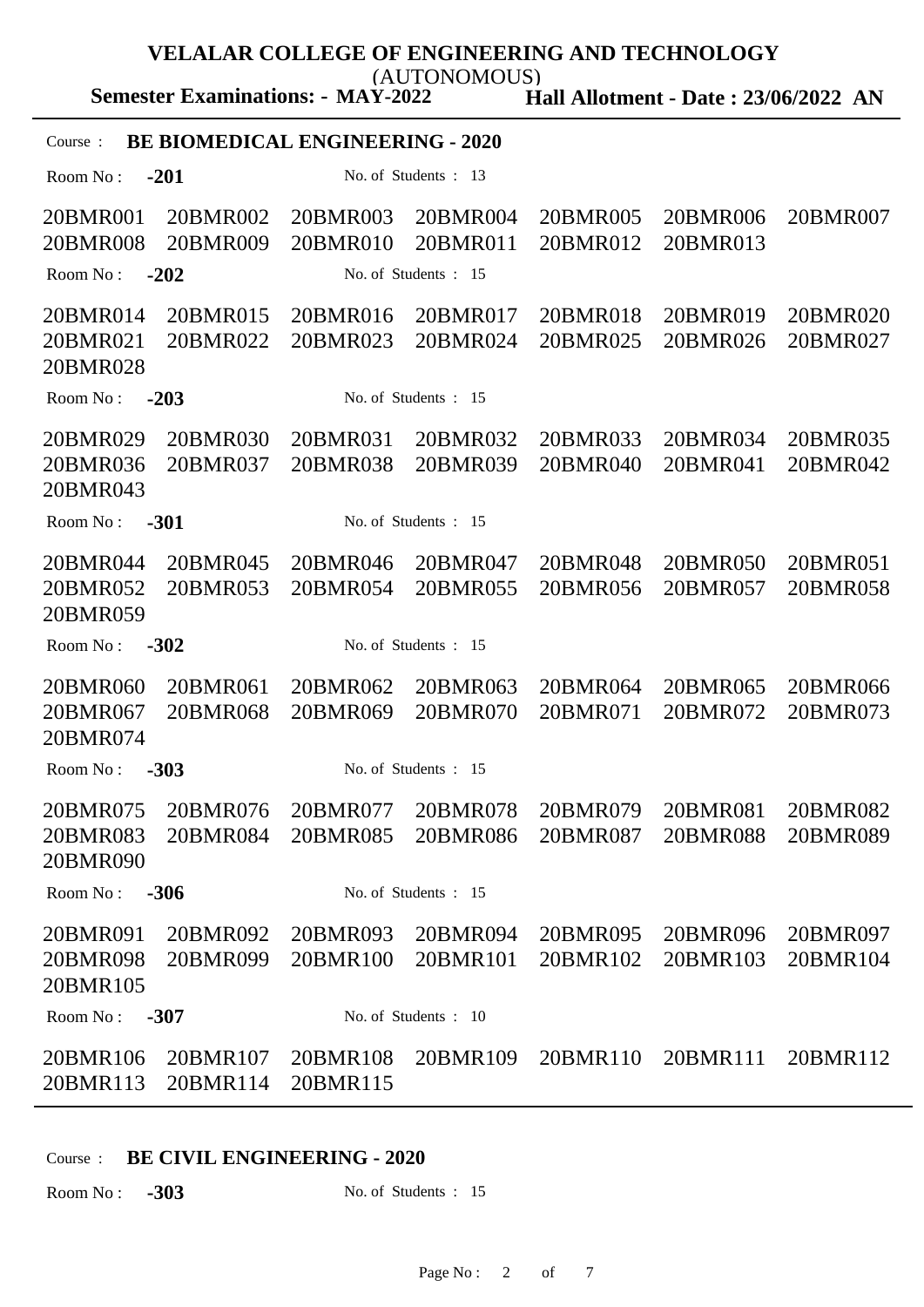**Semester Examinations: - MAY-2022** (AUTONOMOUS)

**Hall Allotment - Date : 23/06/2022 AN**

| <b>BE CIVIL ENGINEERING - 2020</b><br>Course: |          |          |                        |          |          |          |  |
|-----------------------------------------------|----------|----------|------------------------|----------|----------|----------|--|
| 20CEL001                                      | 20CEL002 | 20CEL003 | 20CEL004               | 20CEL005 | 20CEL006 | 20CER001 |  |
| 20CER002                                      | 20CER003 | 20CER004 | 20CER005               | 20CER007 | 20CER008 | 20CER009 |  |
| 20CER010                                      |          |          |                        |          |          |          |  |
| Room $No:$                                    | $-306$   |          | No. of Students $: 15$ |          |          |          |  |
| 20CER011                                      | 20CER012 | 20CER013 | 20CER014               | 20CER015 | 20CER016 | 20CER017 |  |
| 20CER018                                      | 20CER019 | 20CER020 | 20CER022               | 20CER023 | 20CER024 | 20CER025 |  |
| 20CER027                                      |          |          |                        |          |          |          |  |
| Room $No:$                                    | $-307$   |          | No. of Students: 7     |          |          |          |  |
| 20CER028                                      | 20CER029 | 20CER030 | 20CER031               | 20CER032 | 20CER033 | 20CER034 |  |

## Course : **BE COMPUTER SCIENCE AND ENGINEERING - 2020**

| Room No:                         | $-001$               |                      | No. of Students : 15 |                      |                      |                      |
|----------------------------------|----------------------|----------------------|----------------------|----------------------|----------------------|----------------------|
| 20CSL001<br>20CSR004<br>20CSR011 | 20CSL002<br>20CSR005 | 20CSL003<br>20CSR006 | 20CSL004<br>20CSR007 | 20CSR001<br>20CSR008 | 20CSR002<br>20CSR009 | 20CSR003<br>20CSR010 |
| Room No:                         | $-002$               |                      | No. of Students : 15 |                      |                      |                      |
| 20CSR012<br>20CSR019<br>20CSR026 | 20CSR013<br>20CSR020 | 20CSR014<br>20CSR021 | 20CSR015<br>20CSR022 | 20CSR016<br>20CSR023 | 20CSR017<br>20CSR024 | 20CSR018<br>20CSR025 |
| Room No:                         | $-003$               |                      | No. of Students : 15 |                      |                      |                      |
| 20CSR027<br>20CSR034<br>20CSR041 | 20CSR028<br>20CSR035 | 20CSR029<br>20CSR036 | 20CSR030<br>20CSR037 | 20CSR031<br>20CSR038 | 20CSR032<br>20CSR039 | 20CSR033<br>20CSR040 |
| Room No:                         | $-009$               |                      | No. of Students : 15 |                      |                      |                      |
| 20CSR042<br>20CSR049<br>20CSR056 | 20CSR043<br>20CSR050 | 20CSR044<br>20CSR051 | 20CSR045<br>20CSR052 | 20CSR046<br>20CSR053 | 20CSR047<br>20CSR054 | 20CSR048<br>20CSR055 |
| Room No:                         | $-010$               |                      | No. of Students : 15 |                      |                      |                      |
| 20CSR057<br>20CSR064<br>20CSR071 | 20CSR058<br>20CSR065 | 20CSR059<br>20CSR066 | 20CSR060<br>20CSR067 | 20CSR061<br>20CSR068 | 20CSR062<br>20CSR069 | 20CSR063<br>20CSR070 |
| Room No:                         | $-011$               |                      | No. of Students : 15 |                      |                      |                      |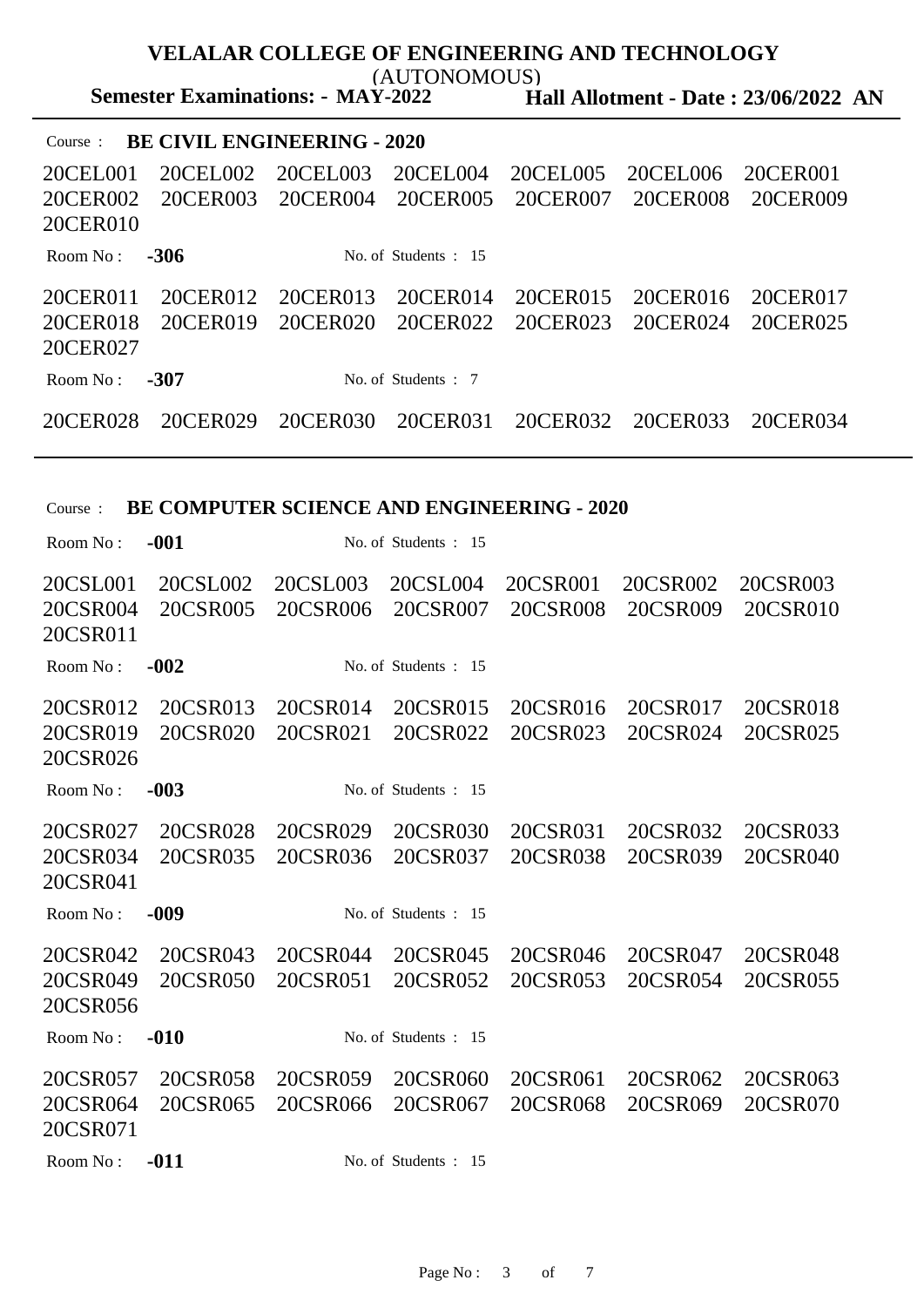**Semester Examinations: - MAY-2022** (AUTONOMOUS)

**Hall Allotment - Date : 23/06/2022 AN**

| <b>BE COMPUTER SCIENCE AND ENGINEERING - 2020</b><br>Course: |          |          |                      |          |          |          |  |
|--------------------------------------------------------------|----------|----------|----------------------|----------|----------|----------|--|
| 20CSR072                                                     | 20CSR073 | 20CSR074 | 20CSR075             | 20CSR076 | 20CSR077 | 20CSR078 |  |
| 20CSR079                                                     | 20CSR080 | 20CSR081 | 20CSR082             | 20CSR083 | 20CSR084 | 20CSR085 |  |
| 20CSR086                                                     |          |          |                      |          |          |          |  |
| Room No:                                                     | $-101$   |          | No. of Students : 15 |          |          |          |  |
| 20CSR087                                                     | 20CSR088 | 20CSR089 | 20CSR090             | 20CSR091 | 20CSR092 | 20CSR093 |  |
| 20CSR094                                                     | 20CSR095 | 20CSR096 | 20CSR097             | 20CSR098 | 20CSR099 | 20CSR100 |  |
| 20CSR101                                                     |          |          |                      |          |          |          |  |
| Room No:                                                     | $-102$   |          | No. of Students : 15 |          |          |          |  |
| 20CSR102                                                     | 20CSR103 | 20CSR104 | 20CSR105             | 20CSR106 | 20CSR107 | 20CSR108 |  |
| 20CSR109                                                     | 20CSR110 | 20CSR111 | 20CSR112             | 20CSR113 | 20CSR114 | 20CSR116 |  |
| 20CSR117                                                     |          |          |                      |          |          |          |  |
| Room No:                                                     | $-103$   |          | No. of Students : 8  |          |          |          |  |
| 20CSR118<br>20CSR126                                         | 20CSR119 | 20CSR120 | 20CSR121             | 20CSR122 | 20CSR124 | 20CSR125 |  |

| <b>BE ELECTRICAL AND ELECTRONICS ENGINEERING - 2020</b><br>Course: |                      |                      |                      |                      |                      |                      |  |
|--------------------------------------------------------------------|----------------------|----------------------|----------------------|----------------------|----------------------|----------------------|--|
| Room No:                                                           | $-307$               |                      | No. of Students : 5  |                      |                      |                      |  |
| 20EER026                                                           | 20EER027             | 20EER028             | 20EER029             | 20EER031             |                      |                      |  |
| Room No:                                                           | $-308$               |                      | No. of Students : 15 |                      |                      |                      |  |
| 20EER032<br>20EER039<br>20EER046                                   | 20EER033<br>20EER040 | 20EER034<br>20EER041 | 20EER035<br>20EER042 | 20EER036<br>20EER043 | 20EER037<br>20EER044 | 20EER038<br>20EER045 |  |
| Room No:                                                           | $-309$               |                      | No. of Students: 10  |                      |                      |                      |  |
| 20EER047<br>20EER054                                               | 20EER048<br>20EER055 | 20EER049<br>20EER056 | 20EER050             | 20EER051             | 20EER052             | 20EER053             |  |
| Room No:                                                           | $-313$               |                      | No. of Students: 15  |                      |                      |                      |  |
| 20EEL001<br>20EER003<br>20EER010                                   | 20EEL002<br>20EER004 | 20EEL003<br>20EER005 | 20EEL004<br>20EER006 | 20EEL005<br>20EER007 | 20EER001<br>20EER008 | 20EER002<br>20EER009 |  |
| Room No:                                                           | $-323$               |                      | No. of Students : 15 |                      |                      |                      |  |
| 20EER011<br>20EER018<br>20EER025                                   | 20EER012<br>20EER019 | 20EER013<br>20EER020 | 20EER014<br>20EER021 | 20EER015<br>20EER022 | 20EER016<br>20EER023 | 20EER017<br>20EER024 |  |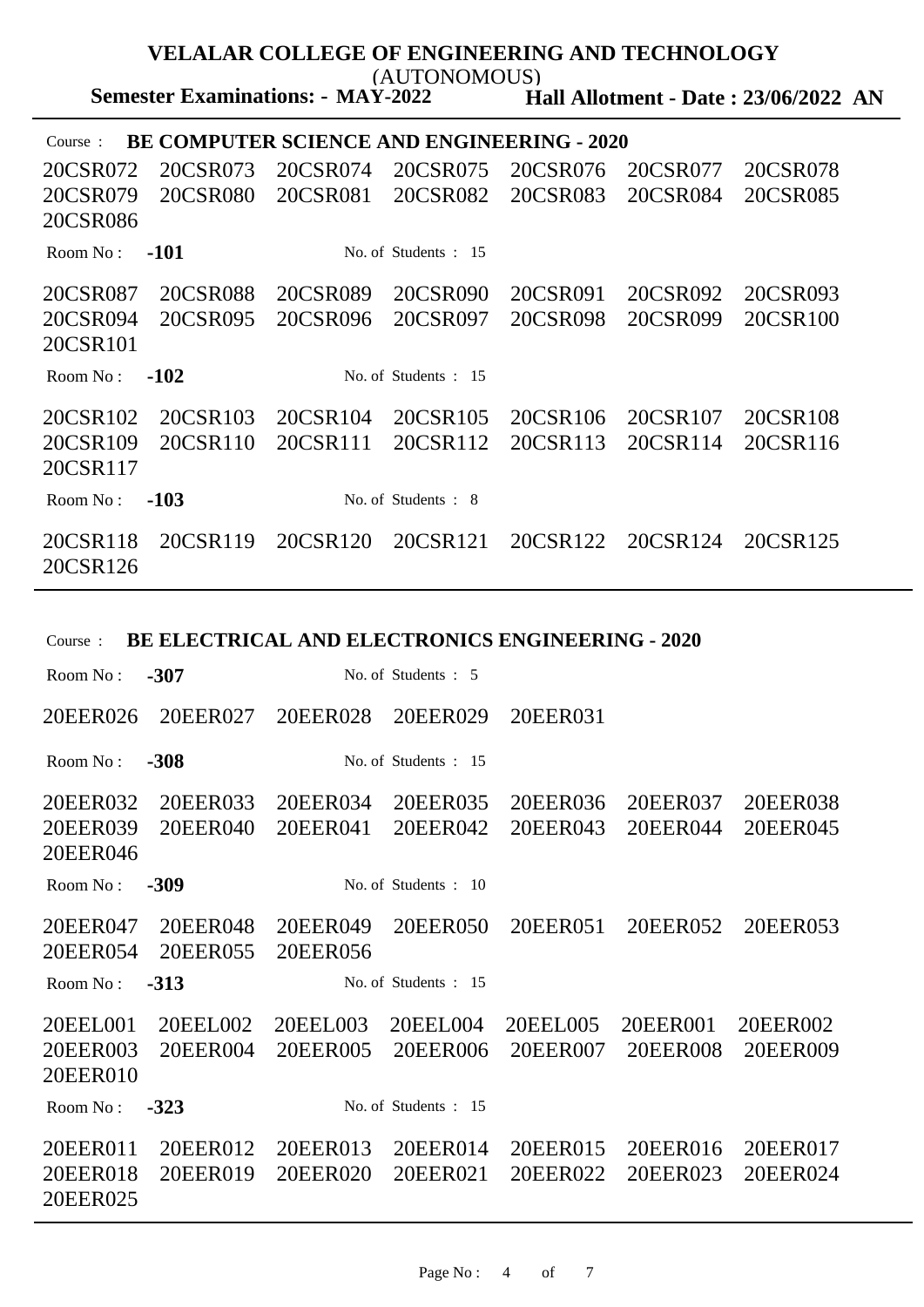**Semester Examinations: - MAY-2022** (AUTONOMOUS)

**Hall Allotment - Date : 23/06/2022 AN**

# Course : **BE ELECTRONICS AND COMMUNICATION ENGINEERING - 2020**

| Room No:                         | $-001$               |                               | No. of Students : 15 |                      |                      |                             |
|----------------------------------|----------------------|-------------------------------|----------------------|----------------------|----------------------|-----------------------------|
| 20ECL002<br>20ECL009<br>20ECR006 | 20ECL003<br>20ECL010 | 20ECL004<br>20ECR001          | 20ECL005<br>20ECR002 | 20ECL006<br>20ECR003 | 20ECL007<br>20ECR004 | <b>20ECL008</b><br>20ECR005 |
| Room No:                         | $-002$               |                               | No. of Students : 15 |                      |                      |                             |
| 20ECR007<br>20ECR014<br>20ECR021 | 20ECR008<br>20ECR015 | 20ECR009<br>20ECR016          | 20ECR010<br>20ECR017 | 20ECR011<br>20ECR018 | 20ECR012<br>20ECR019 | 20ECR013<br>20ECR020        |
| Room No:                         | $-003$               |                               | No. of Students: 15  |                      |                      |                             |
| 20ECR022<br>20ECR029<br>20ECR036 | 20ECR023<br>20ECR030 | 20ECR024<br>20ECR031          | 20ECR025<br>20ECR032 | 20ECR026<br>20ECR033 | 20ECR027<br>20ECR034 | 20ECR028<br>20ECR035        |
| Room No:                         | $-009$               |                               | No. of Students: 15  |                      |                      |                             |
| 20ECR037<br>20ECR044<br>20ECR051 | 20ECR038<br>20ECR045 | 20ECR039<br>20ECR046          | 20ECR040<br>20ECR047 | 20ECR041<br>20ECR048 | 20ECR042<br>20ECR049 | 20ECR043<br>20ECR050        |
| Room No:                         | $-010$               |                               | No. of Students: 15  |                      |                      |                             |
| 20ECR052<br>20ECR059<br>20ECR066 | 20ECR053<br>20ECR060 | 20ECR054<br>20ECR061          | 20ECR055<br>20ECR062 | 20ECR056<br>20ECR063 | 20ECR057<br>20ECR064 | 20ECR058<br>20ECR065        |
| Room No:                         | $-011$               |                               | No. of Students: 15  |                      |                      |                             |
| 20ECR067<br>20ECR074<br>20ECR081 | 20ECR068<br>20ECR075 | 20ECR069<br>20ECR076          | 20ECR070<br>20ECR077 | 20ECR071<br>20ECR078 | 20ECR072<br>20ECR079 | 20ECR073<br>20ECR080        |
| Room No:                         | $-101$               |                               | No. of Students : 15 |                      |                      |                             |
| 20ECR082<br>20ECR089<br>20ECR096 | 20ECR083<br>20ECR090 | 20ECR084 20ECR085             | 20ECR091 20ECR092    | 20ECR086<br>20ECR093 | 20ECR087<br>20ECR094 | 20ECR088<br>20ECR095        |
| Room No:                         | $-102$               |                               | No. of Students: 15  |                      |                      |                             |
| 20ECR097<br>20ECR104<br>20ECR111 | 20ECR098<br>20ECR105 | 20ECR099 20ECR100<br>20ECR106 | 20ECR107             | 20ECR101<br>20ECR108 | 20ECR102<br>20ECR109 | 20ECR103<br>20ECR110        |
| Room No:                         | $-103$               |                               | No. of Students: 15  |                      |                      |                             |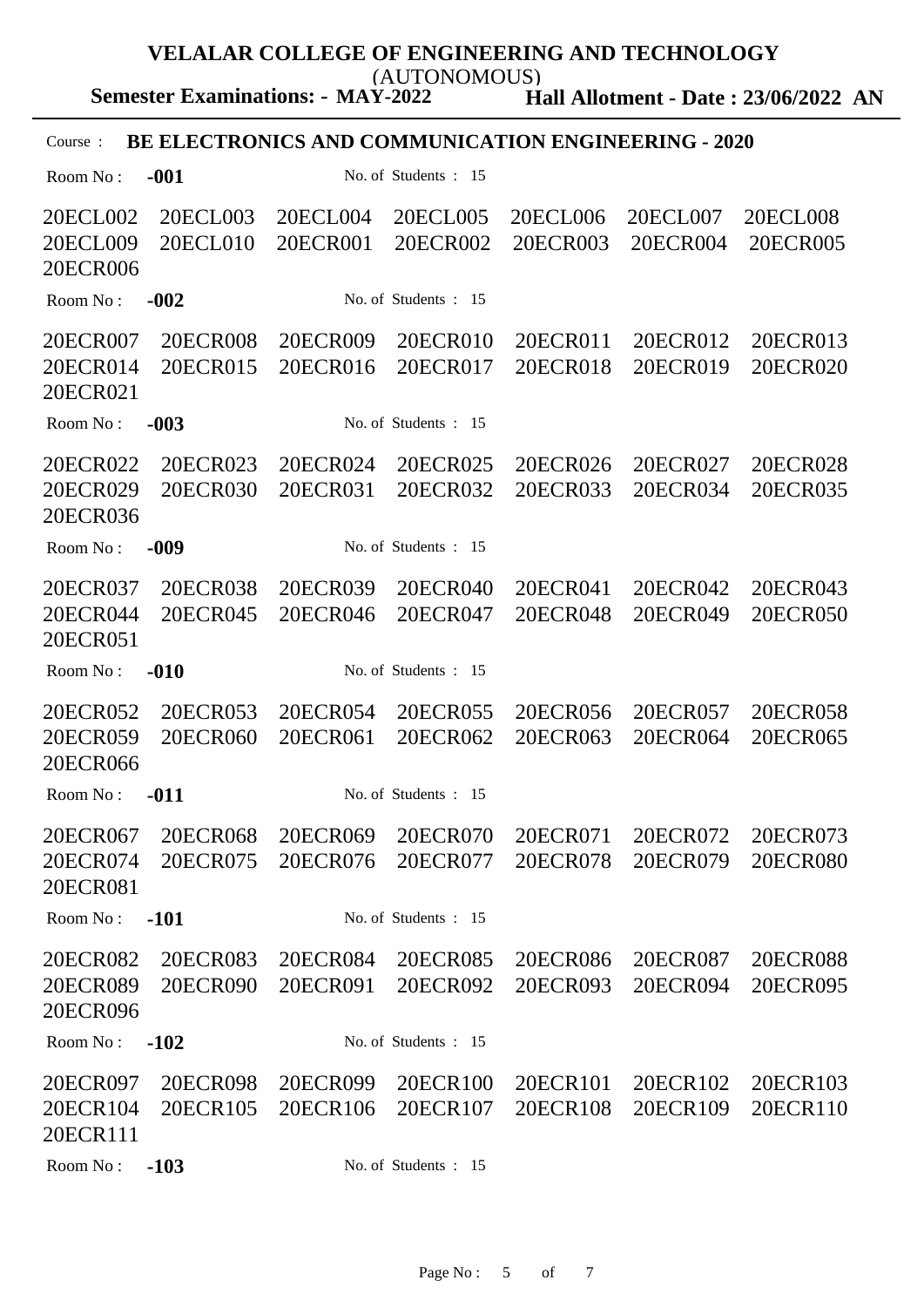**Hall Allotment - Date : 23/06/2022 AN VELALAR COLLEGE OF ENGINEERING AND TECHNOLOGY Semester Examinations: - MAY-2022** (AUTONOMOUS) Course : **BE ELECTRONICS AND COMMUNICATION ENGINEERING - 2020** 20ECR112 20ECR113 20ECR114 20ECR115 20ECR116 20ECR117 20ECR118 20ECR119 20ECR120 20ECR121 20ECR122 20ECR123 20ECR124 20ECR125 20ECR126 Room No : **-109** No. of Students : 15 20ECR127 20ECR128 20ECR129 20ECR130 20ECR131 20ECR132 20ECR133 20ECR134 20ECR135 20ECR136 20ECR137 20ECR138 20ECR139 20ECR140 20ECR141 Room No : **-110** No. of Students : 15 20ECR142 20ECR143 20ECR144 20ECR145 20ECR146 20ECR147 20ECR148 20ECR149 20ECR150 20ECR151 20ECR152 20ECR153 20ECR154 20ECR155 20ECR156 Room No : **-111** No. of Students : 15 20ECR157 20ECR158 20ECR159 20ECR160 20ECR161 20ECR162 20ECR163 20ECR164 20ECR165 20ECR166 20ECR167 20ECR168 20ECR169 20ECR170 20ECR171 Room No : **-201** No. of Students : 2 20ECR172 20ECR173

#### Course : **BE MECHANICAL ENGINEERING - 2020**

Room No : **-307** No. of Students : 8 20MEL001 20MEL002 20MEL003 20MEL004 20MEL005 20MEL006 20MEL007 20MEL008 Room No : **-308** No. of Students : 15 20MEL009 20MEL010 20MEL011 20MEL012 20MEL013 20MEL014 20MEL015 20MEL016 20MEL017 20MEL018 20MEL019 20MER001 20MER002 20MER003 20MER004 Room No : **-309** No. of Students : 15 20MER005 20MER006 20MER007 20MER008 20MER009 20MER010 20MER011 20MER012 20MER013 20MER014 20MER015 20MER016 20MER017 20MER018 20MER019 Room No : **-311** No. of Students : 15 20MER020 20MER021 20MER022 20MER023 20MER024 20MER025 20MER026 20MER027 20MER028 20MER029 20MER030 20MER031 20MER032 20MER033 20MER034

Page  $No: 6$  of 7